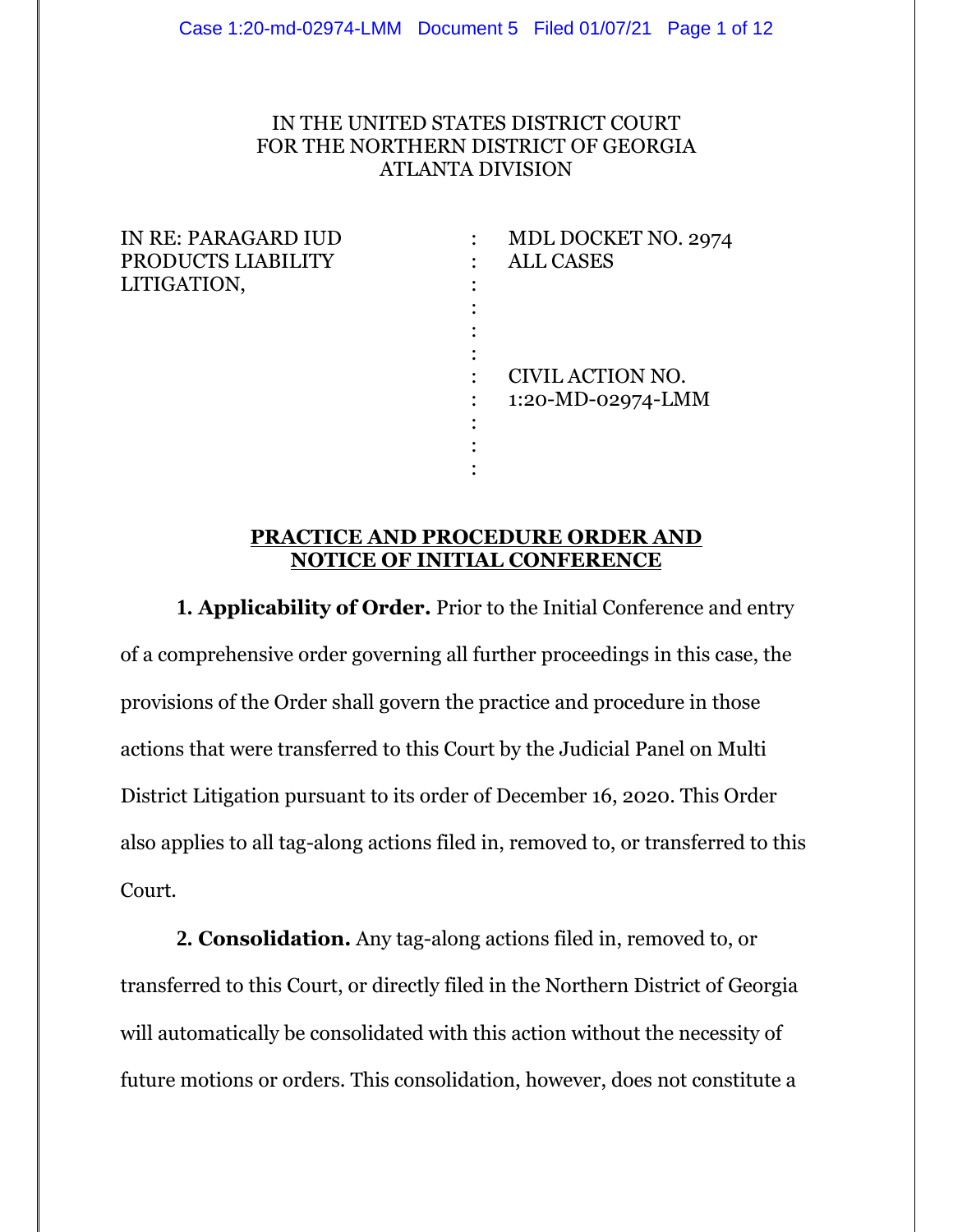determination that the actions should be consolidated for trial, nor does it have the effect of making any entity a party to any action in which he, she, or it has not been named, served, or added in accordance with the Federal Rules of Civil Procedure.

**3. Initial Conference.** The Court will hold the initial case management conference via videoconference on February 9, 2021, at 10:00 a.m. Instructions for appearing via videoconference are as follows:

## **Zoom Meeting Link:**

https://ganduscourts.zoomgov.com/j/1606612652

Meeting ID: 160 661 2652

Passcode: 123456

Dial by your location: +1 669 254 5252 US (San Jose)

+1 646 828 7666 US (New York)

+1 551 285 1373 US

+1 669 216 1590 US (San Jose)

**(a) Attendance.** Because of the global pandemic, the management conference will be held via videoconference. The Court is hopeful that future hearings may take place in person but will allow videoconferencing to be an option until it is safe to resume in-person hearings. Parties are not required to attend the conference, and parties with similar interests are expected to agree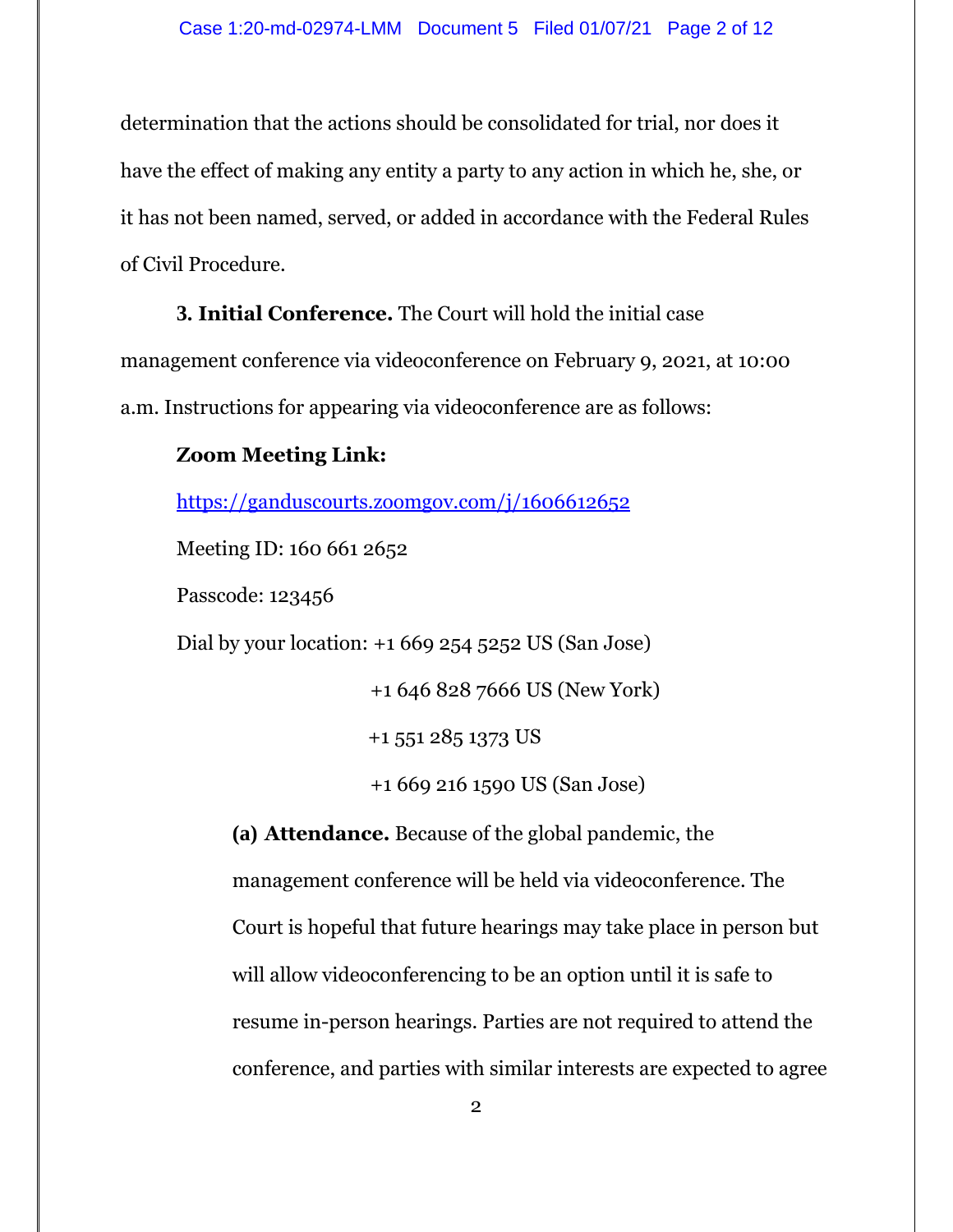to the extent practicable on a single attorney to act on their joint behalf at the conference. A party will not, by designating an attorney to represent its interests at the conference, be precluded from other representation during the litigation. Attendance at the conference will not waive objections to jurisdiction, venue, or service.

**(b) Service List.** This Order is being served electronically on the persons registered with the Northern District of Georgia's CM/ECF system and appearing as counsel in any of these cases currently filed in or transferred to this court. The Clerk's office will mail copies of the Order to others. Counsel are requested to forward a copy of the Order to other attorneys who should be notified of the conference. After the initial conference, all attorneys participating in these cases will be required to be registered with the Court's CM/ECF system.

**(c) Other Participants.** Persons who are not named as parties in this litigation but may later be joined as parties or are parties in related litigation pending in other federal and state courts are invited to attend in person or by counsel.

**4. Purposes and Agenda.** The conference will be held for the purposes specified in Federal Rules of Civil Procedure ("Rule") 16(a), 16(b),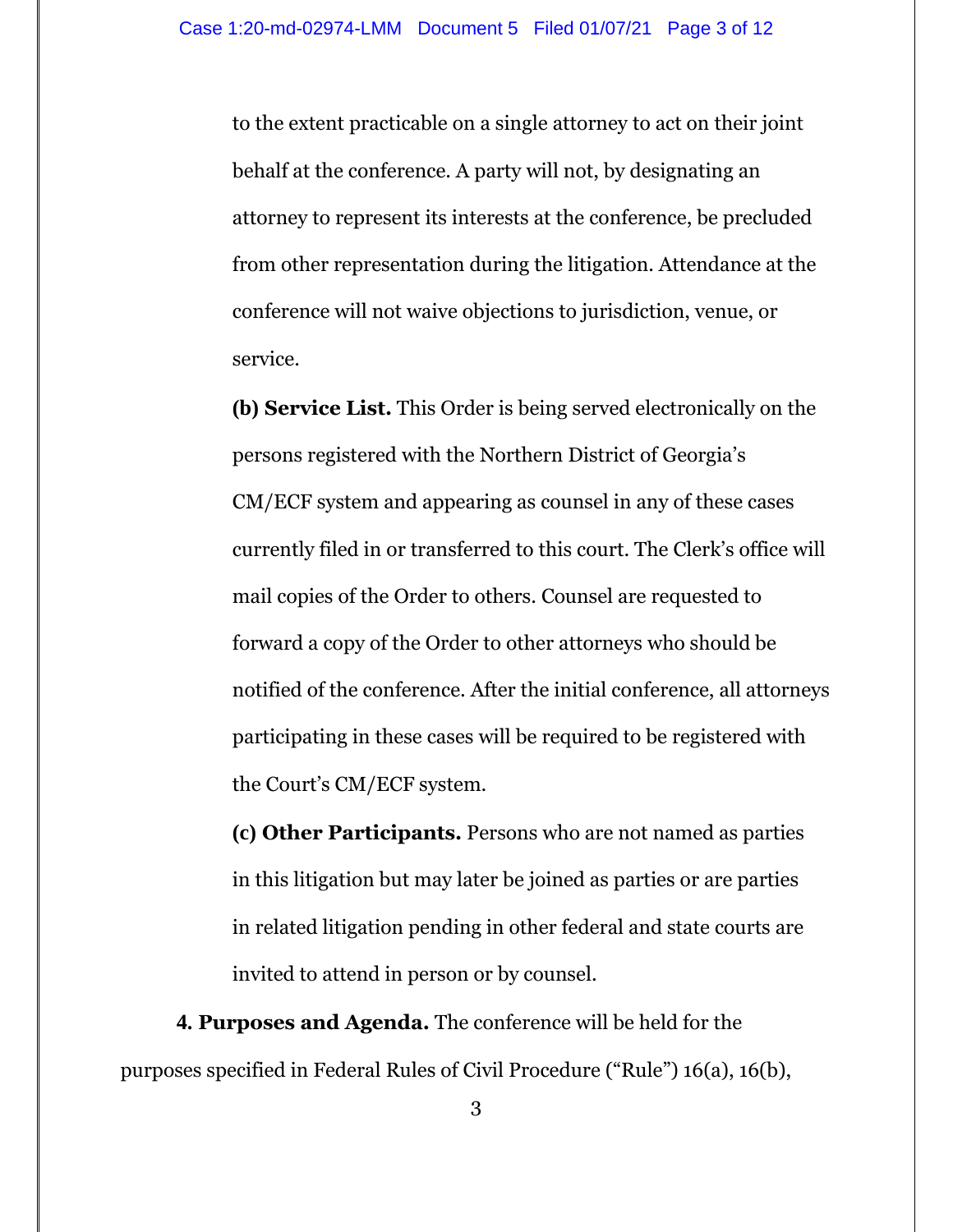16(c), and 26(f) and subject to the sanctions prescribed in Rule 16(f). The items listed in MCL 4th Section 22.6 shall, to the extend applicable, constitute a tentative agenda for the Initial Conference. If the parties have any suggestions as to any additional agenda items, these shall be filed in this case as a "Notice of Filing Additional Agenda Items." These should be filed by January 25, 2021. The Court will issue a final agenda prior to the Initial Conference.

### **5. Preparations for Conference**

**(a) Procedures for Complex Litigation.** Counsel are expected to familiarize themselves with the Manual for Complex Litigation, Fourth, and be prepared at the conference to suggest procedures that will facilitate the just, speedy, and inexpensive resolution of this litigation.

**(b) Initial Conference of Counsel.** Before the conference, counsel should confer and seek consensus to the extent possible with respect to the potential items on the agenda, including a proposed discovery plan under Rule 26(f) and a suggested schedule under Rule 16(b) for joinder of parties, amendment of pleadings, consideration of any class action allegations, motions, and trial. If the parties have any suggestions as to any proposed case management orders, these shall be filed in this case as a

4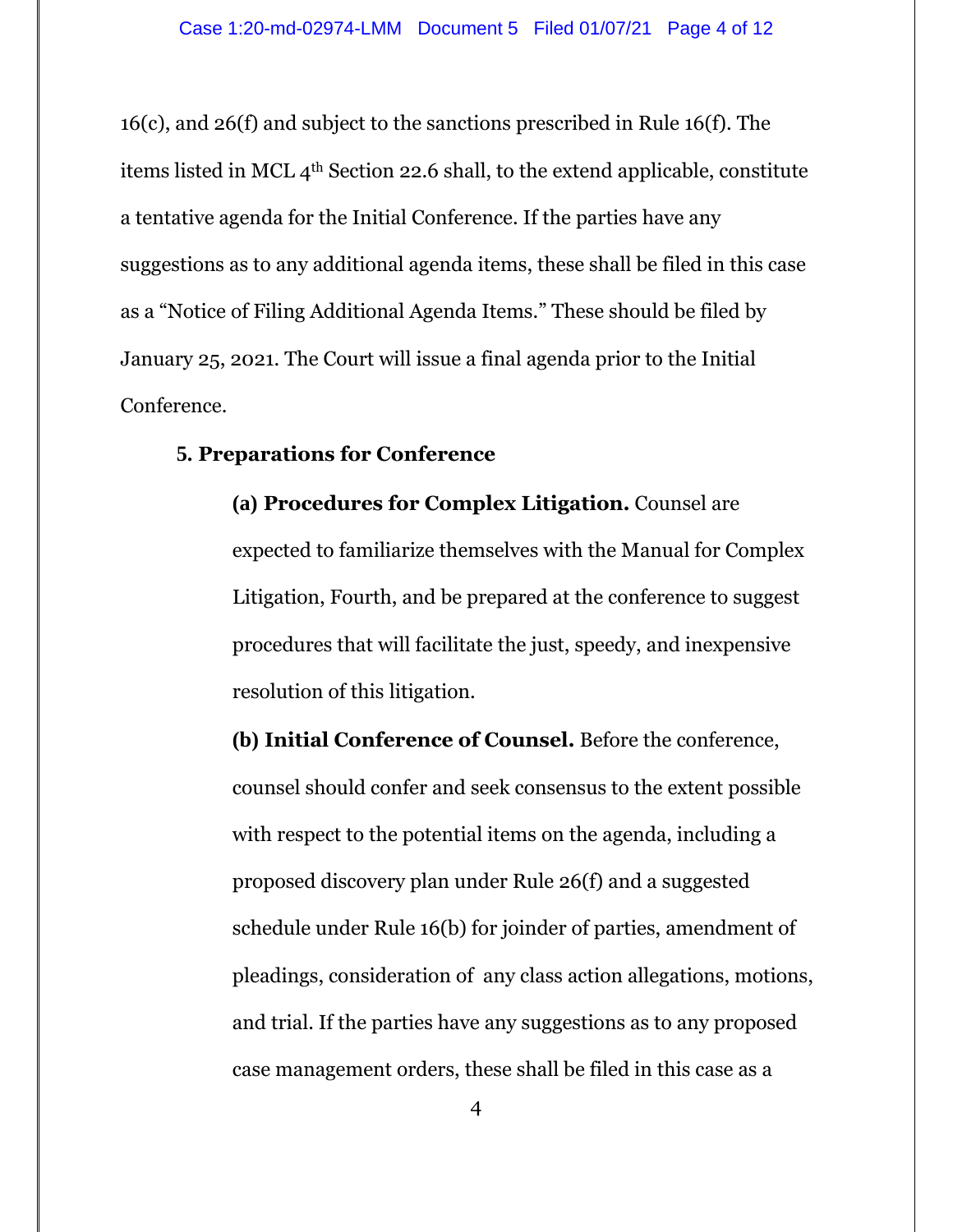"Notice of Filing Suggested Case Management Orders." These should be filed by January 25, 2021.

**(c) Preliminary Reports.** Counsel will submit to the Court by January 25, 2021, a brief consolidated written statement indicating their preliminary understanding of the facts involved in the litigation and the critical factual and legal issues. Counsel should include in these statements a list of all pending motions and a list of all related cases pending in state or federal courts and their current status, to the extent known. The statements should be sent to the Courtroom Deputy Clerk, Ms. Brittany Poley at brittany poley@gand.uscourts.gov. These statements will not be filed with the Clerk, will not be binding, will not waive claims or defenses, and may not be offered into evidence against a party in later proceedings.

**(d) List of Affiliated Companies and Counsel.** To assist the Court in identifying any problems of recusal or disqualification, counsel will submit to the Court by January 25, 2021, a list of all companies affiliated with the parties and all counsel associated in the litigation.

**6. Interim Measures.** Until otherwise ordered by the Court:

**(a) Admission and Appearance of Counsel.** Attorneys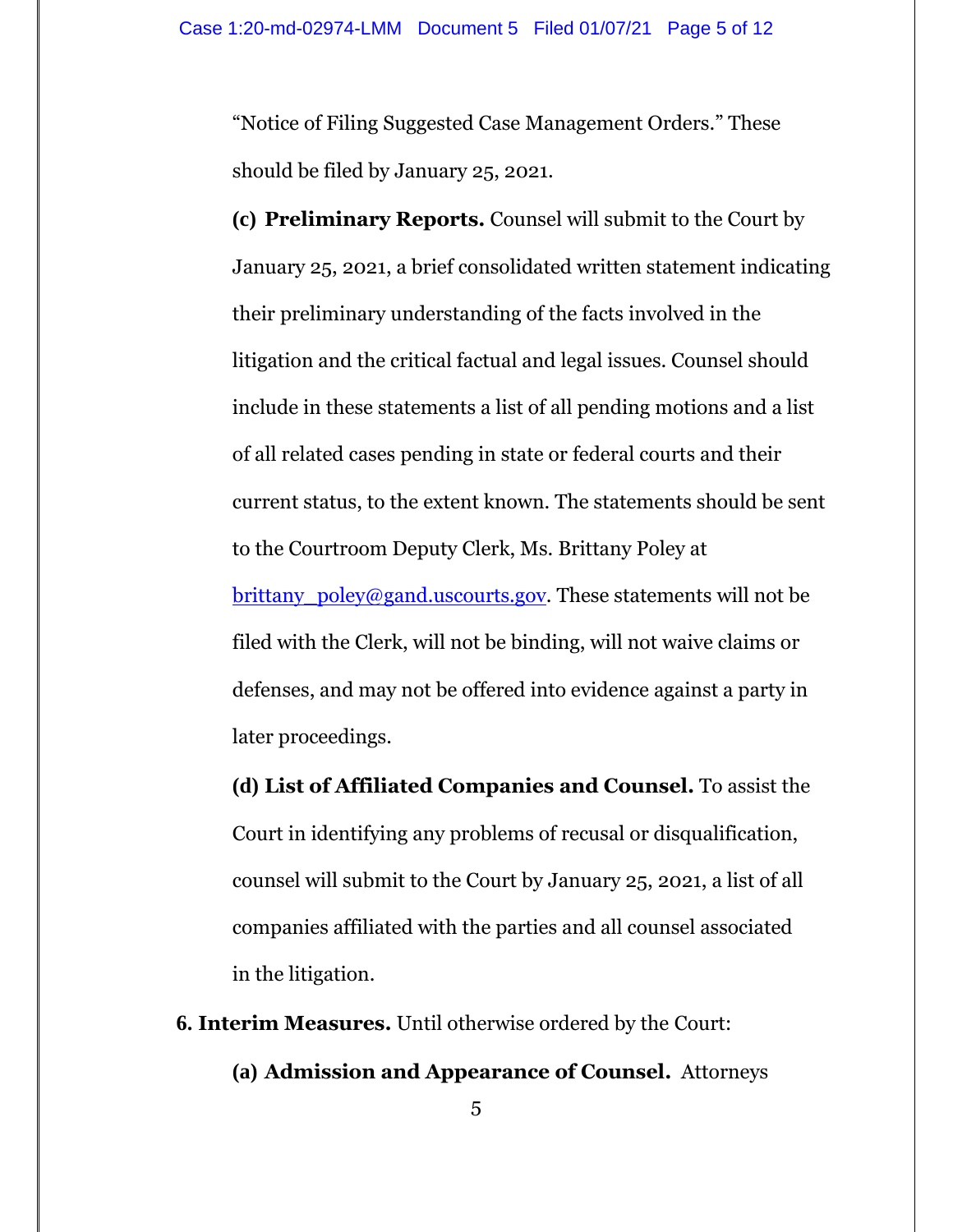admitted to practice and in good standing in any United States District Court are admitted *pro hac vice* in this litigation. No motion or application for admission is required. Association of local co-counsel is not required. Counsel who appeared in the transferor district court before the transfer need not enter a separate appearance before this Court.

**(b) Pleadings.** Each Defendant is granted an extension of time for responding by motion or answer to the complaint(s) until a date to be set at the conference.

**(c) Pending and New Discovery.** Pending the conference, all outstanding disclosure and discovery proceedings are stayed and no further discovery shall be initiated. This Order does not (1) preclude voluntary informal discovery as to the identification and location of relevant documents and witnesses; (2) preclude parties from stipulating to the conduct of a deposition that has already been scheduled; (3) prevent a party from voluntarily making disclosures, responding to an outstanding discovery request under Rules 33, 34, or 36; or (4) authorize a party to suspend its efforts in gathering information needed to respond to a request under Rules 33, 34, or 36. Relief from this stay may be granted for good cause shown, such as the ill health of a proposed deponent.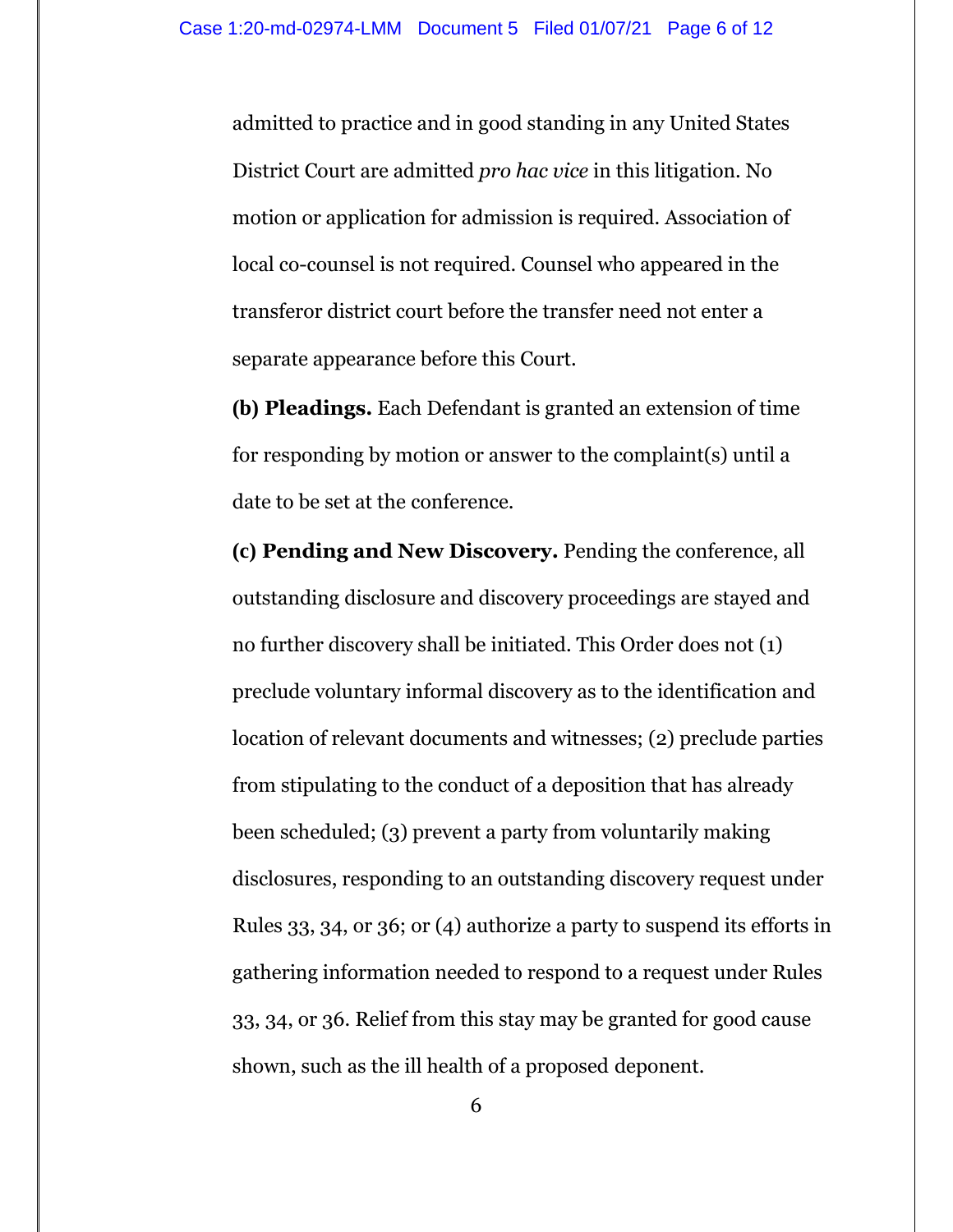**(d) Motions.** No motion shall be filed under Rule 11, 12, or 56 without leave of Court and unless it includes a certificate that the movant has conferred with opposing counsel in a good-faith effort to resolve the matter without court action.

**(e) Orders of Transferor Courts.** All orders by transferor courts imposing dates for pleading or discovery are vacated.

**7. Master Docket File.** Any pleading or document which is to be filed in any of these actions shall be filed with the Clerk of this Court and not in the transferor court. The Clerk of this Court will maintain a master docket case file under the style "In Re: PARAGARD IUD PRODUCTS LIABILITY LITIGATION" and the identification "MDL No. 2974." When a pleading is intended to be applicable to all actions, this shall be indicated in the caption of the pleading by the words: "This Document Relates to All Cases." When a pleading is intended to apply to less than all cases, this Court's docket number for each individual case to which the pleading relates shall appear immediately after the words: "This Document Relates to" in the caption of the pleading. Documents relating to all actions should be filed in the master case (1:20-md-2974-LMM) and on the docket of each individual action. Documents relating to one or more, but not all, individual actions should be filed in the master case, and in the docket for each affected individual action.

7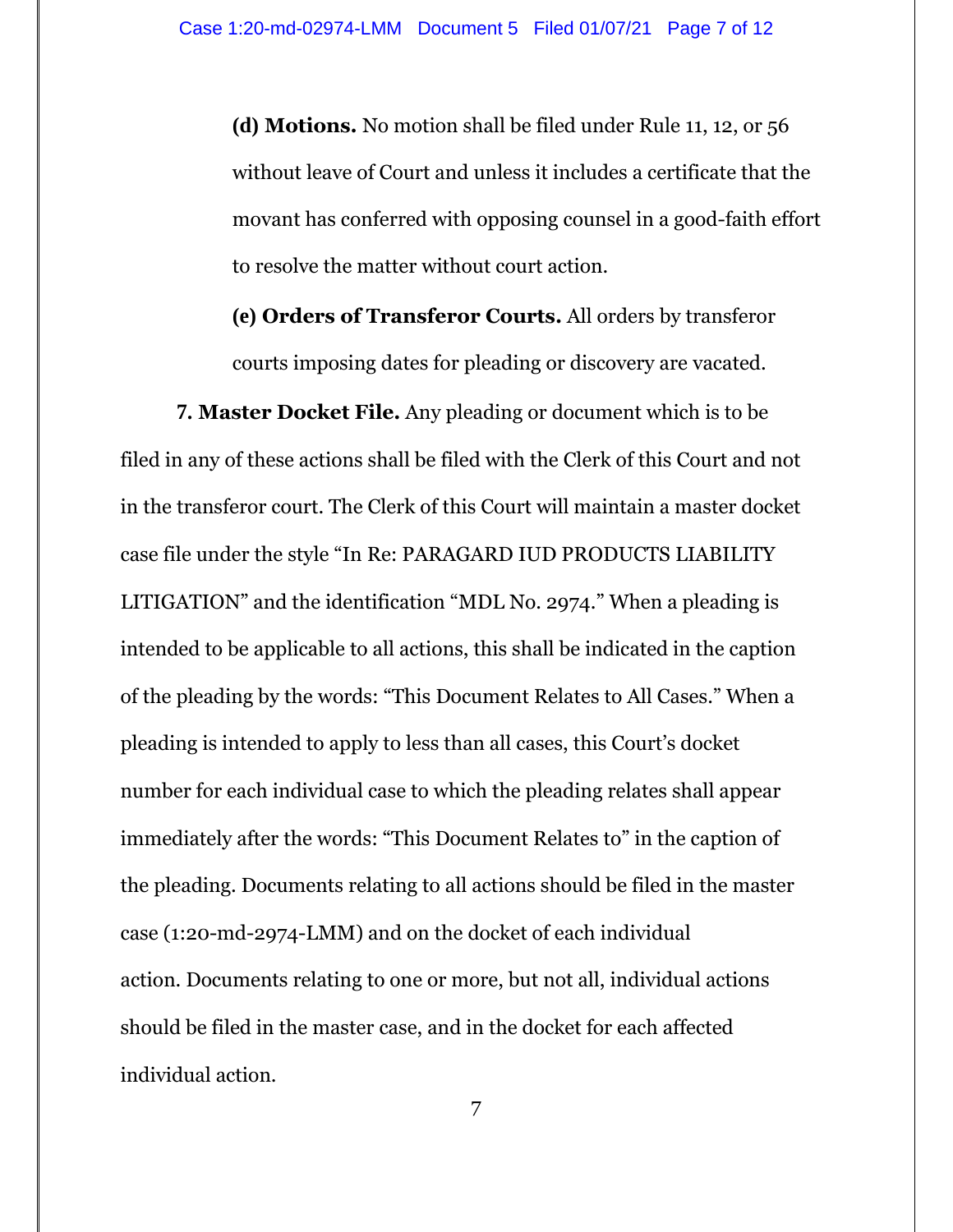#### Case 1:20-md-02974-LMM Document 5 Filed 01/07/21 Page 8 of 12

) ) )

The following is a sample of the pleading caption:

IN RE: PARAGARD IUD PRODUCTS LIABILITY LITIGATION,

 MDL DOCKET NO. 2974 No. 1:20-md-02974-LMM

**8. Liaison Counsel.** The Court will consider the appointment of liaison counsel for the parties. Prior to the Initial Conference, counsel for Plaintiffs and Defendants' counsel shall, to the extent they have not already done so, confer and seek consensus on the selection of a candidate for the position of liaison counsel for each group. This counsel will be charged with essentially administrative matters. For example, liaison counsel shall be authorized to receive orders and notices from the Court on behalf of all parties within their liaison group, and pending further orders of the Court, shall be responsible for the preparation and transmittal of copies of such orders and notices to the parties in their liaison group and perform other tasks determined by the Court. Liaison counsel shall be required to maintain complete files with copies of all documents served upon them and shall make such files available to parties within their liaison group upon request. Liaison counsel are also authorized to receive orders and notices from the Judicial Panel on Multi District Litigation pursuant to Rule 4.1(d) of the Panel's Rules of Procedure or from the transferee court on behalf of all parties within their liaison group and shall be responsible for the preparation and transmittal of copies of such orders and notices to the parties in their liaison group. Plaintiffs' liaison counsel shall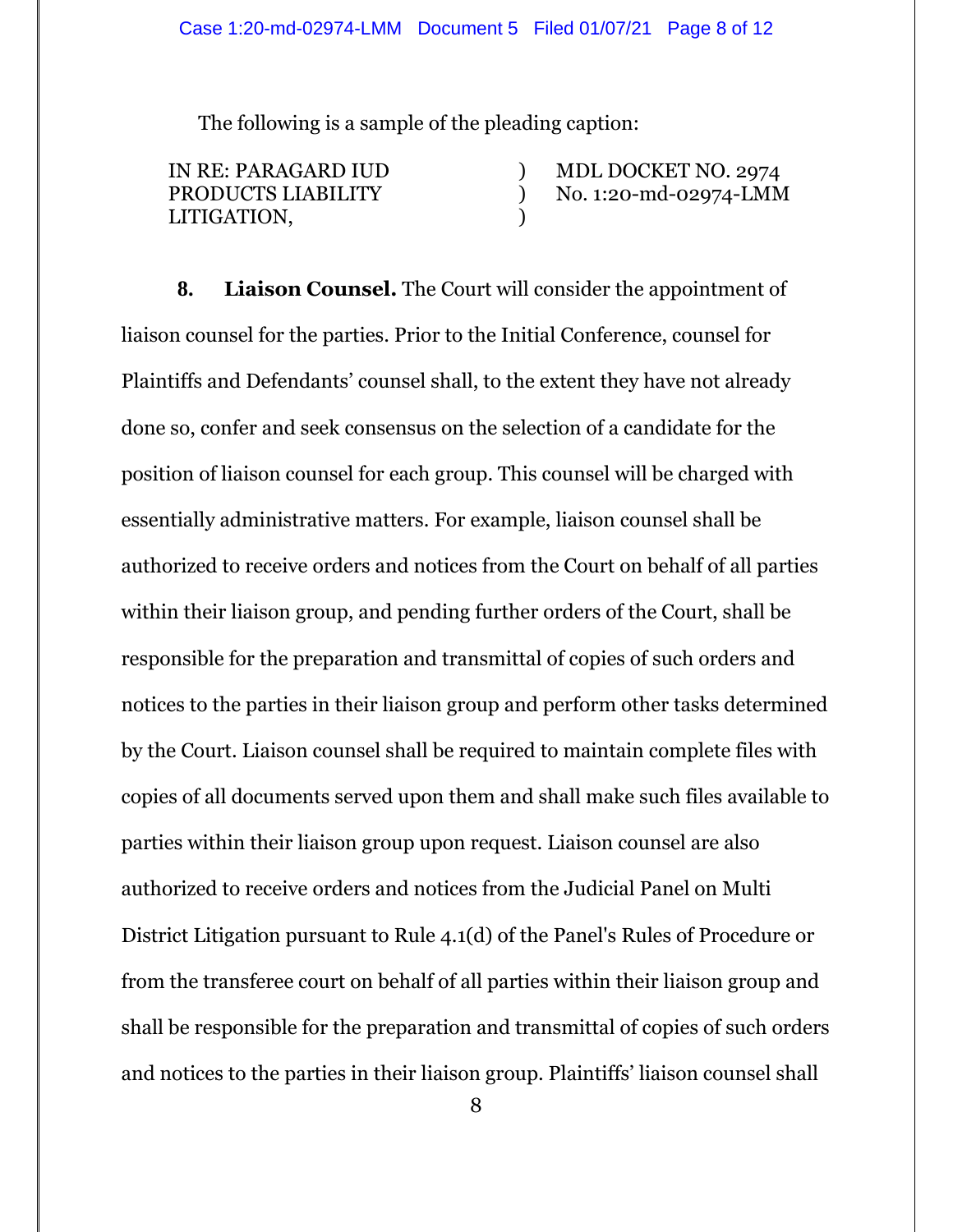coordinate the establishment of a document depository, real or virtual, to be available to all participating Plaintiffs' counsel. The expenses incurred in performing the services of liaison counsel shall be shared equally by all members of the liaison's group in a manner agreeable to the parties or set by the Court failing such agreement. The parties, if they have agreed upon the selection of a candidate for the position of liaison counsel for each group, shall file with the Court on or before February 2, 2021 a "Notice of Agreed Upon Liaison Counsel" and include the identity and contact information for the liaison counsel agreed upon by the parties. The parties should also include information as to why this individual qualifies for this position. If the parties are unable to agree upon the selection of a candidate for the position of liaison counsel for each group, applications and/or nominations for the designation of liaison counsel must be filed on or before February 2, 2021. Appointment of liaison counsel will be made by the Court after full consideration of the proposals. At the Initial Conference, liaison counsel, if appointed, and/or the parties should be prepared to discuss any additional needs for an organizational and leadership structure or any additional matters consistent with the efficient handling of this matter. Henceforth, liaison counsel for all parties shall meet and confer prior to the Court conferences; prepare agendas for the conferences and submit them to the Court three days before the conference; and report at the conference regarding the status of the case. The

9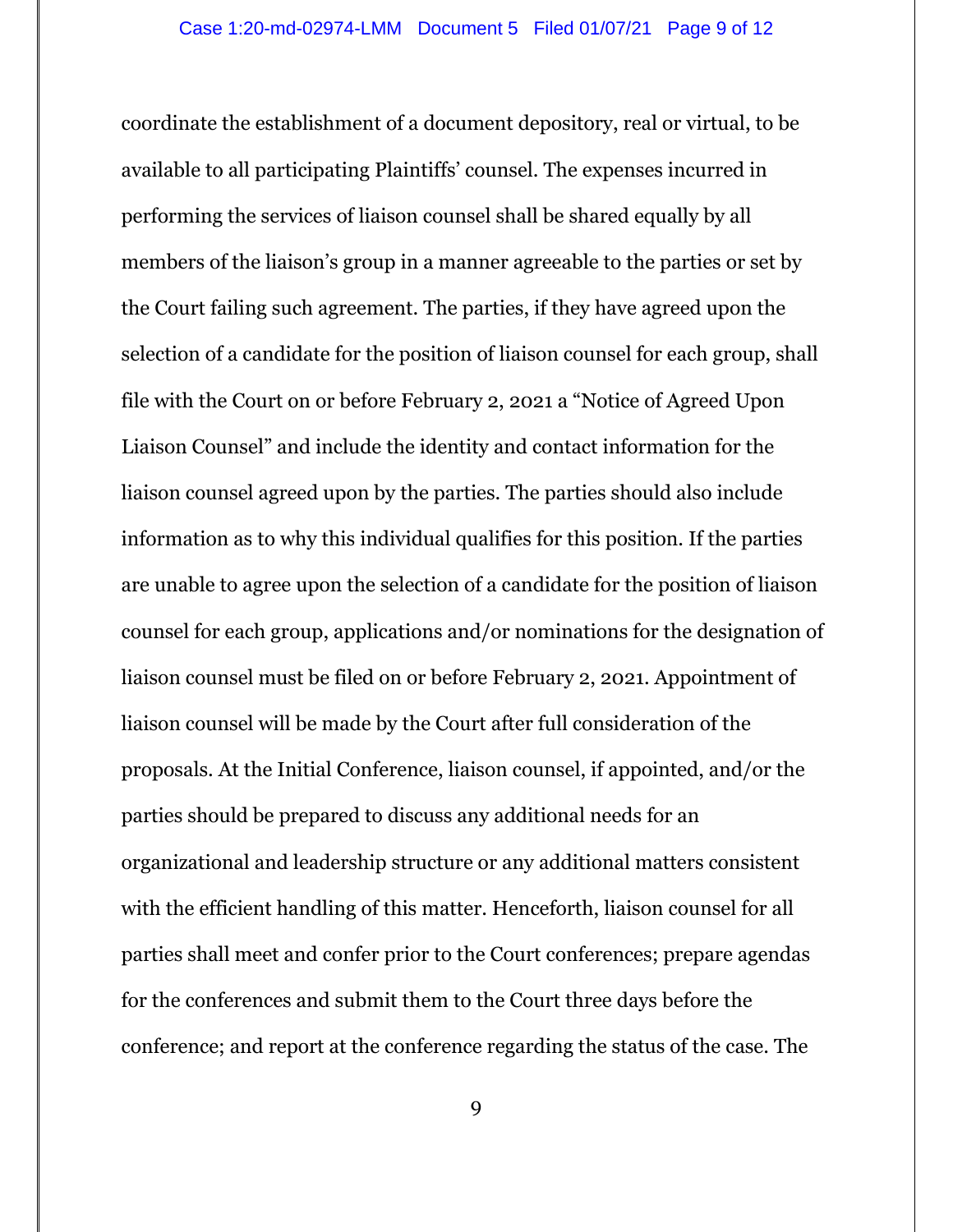designation of liaison counsel is made without either prejudice or advantage to any other leadership role by that attorney.

**9. Plaintiffs' Steering Committee.** The Court will consider the appointment of a Plaintiffs' Steering Committee ("PSC") to conduct and coordinate the discovery stage of this litigation with Defendants' representatives or committee. The Court recognizes that Plaintiffs will need substantial human and capital resources to pursue this litigation and the importance of a PSC in that endeavor, but also the downsides of creating an unnecessarily large leadership structure. Applications and/or nominations for the leadership positions must be filed on or before January 25, 2021. The main criteria for individual membership in the PSC will be: (a) willingness and availability to commit to a time-consuming project; (b) ability to work cooperatively with others; (c) professional experience in this type of litigation; and (d) willingness to commit the necessary resources to pursue this matter. Collectively, the Court seeks a PSC that is diverse and experienced, but also has a diversity of experiences – the leadership team should represent different skill sets, expertise, life experiences, and prior MDLs, so that together they can bring together a multiplicity of approaches to select the best ideas for moving this matter forward. The Court recognizes the value of both seasoned leadership and energetic attorneys with new ideas. Applications and/or nominations should succinctly address each of the above criteria as well as any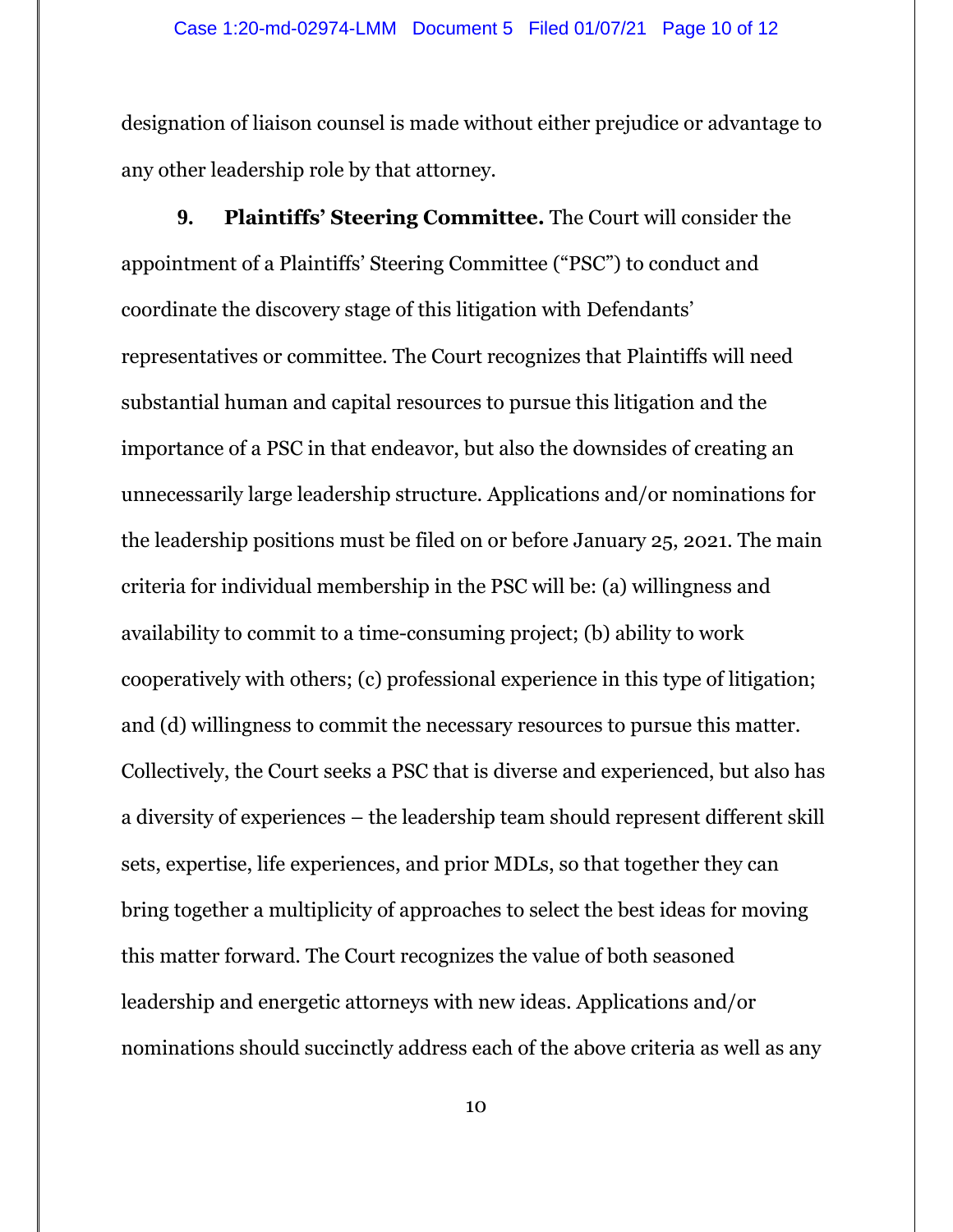other relevant matters. No submissions longer than three (3) pages plus an appendix will be considered. The Court will only consider attorneys who have filed a civil action in this litigation. Appendix A to the application and/or nomination shall include a list of all state and federal Paragard IUD product liability cases in which the attorney appears as counsel. State cases shall be listed separately from federal cases, and the list of state cases shall include the court in which the case is pending, the court file number, the name of the presiding judge, and the presiding judge's telephone number. Appendix B shall include a list or chart of the other MDLs in which the attorney has performed work, including the presiding judge, the presiding judge's telephone number, the position (if any) held, the nature of the MDL (drug, device, antitrust, etc.), a phrase describing the nature of the work performed (e-discovery, science, depositions, etc.), and the extent of ongoing time commitment to that MDL. Attorneys may include specific non-MDL matters that they believe are highly relevant, but counsel are reminded that brevity and judgment are valuable traits in leadership counsel. Attorneys may include an optional Appendix C listing other attorneys whom they believe would be beneficial to leadership, in lieu of a separate nomination, with a single sentence explaining what unique expertise the individual brings as part of the proposed collective group.

Counsel are reminded that the Court intends to create an efficient leadership team at this phase of the litigation, and thus suggestions of large